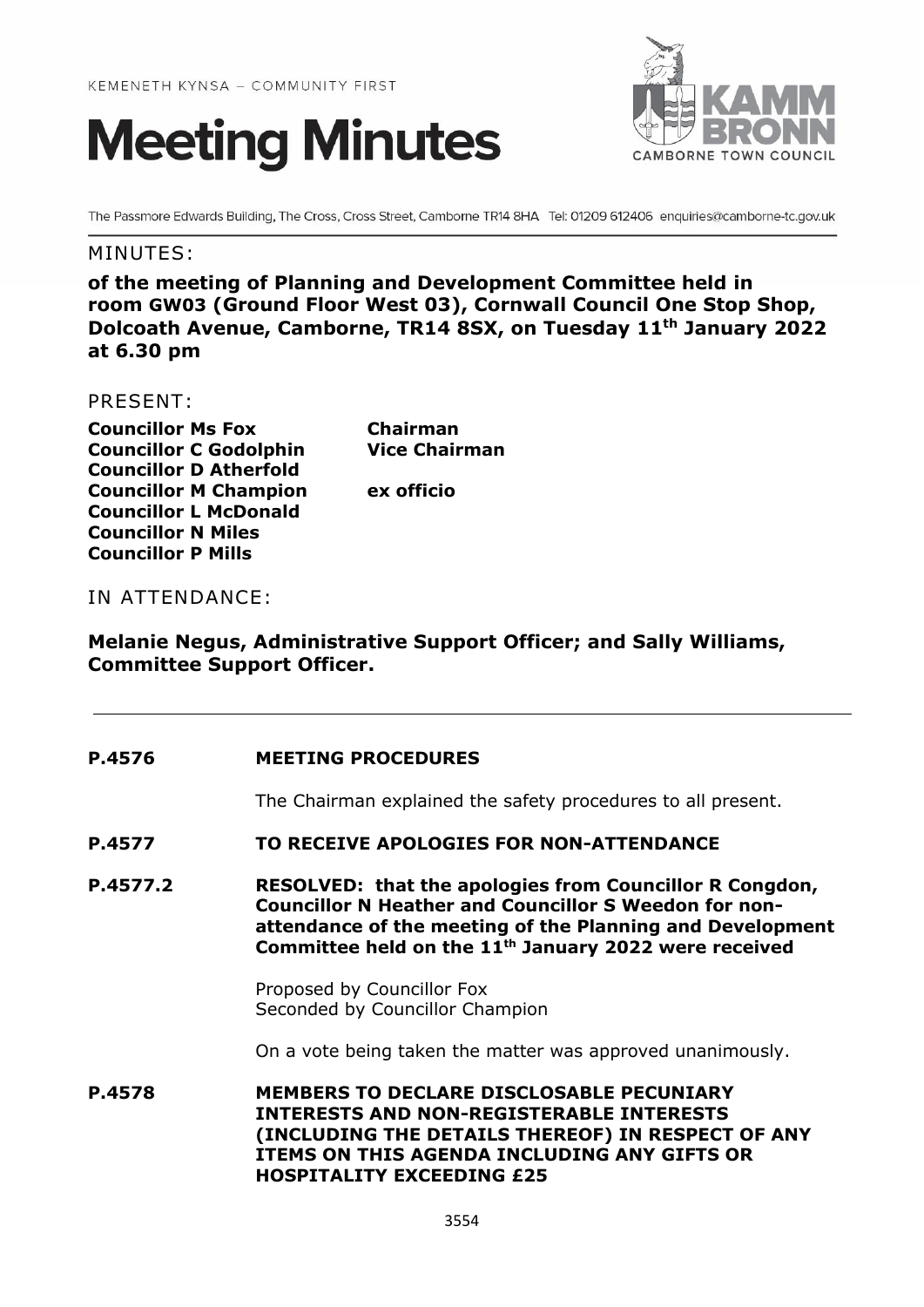There were no declarations of interest.

# **P.4579 TO APPROVE WRITTEN REQUEST(S) FOR DISPENSATIONS**

There were no dispensation requests.

# **P.4580 CHAIRMAN'S ANNOUNCEMENTS**

The meeting clerk explained that there was additional paperwork for each Councillor as the Planning Applications had to be numbered from zero from the beginning of January and this had not been done when the Agenda and associated paperwork had been sent out.

# **P.4581 TO RECEIVE AND APPROVE THE MINUTES OF THE MEETING OF THIS COMMITTEE HELD ON THE 7 th DECEMBER 2021 AND THE CHAIRMAN TO SIGN THEM**

## **P.4581.2 RESOLVED: that the minutes of the meeting of the Planning and Development Committee held on the 7 TH December 2021 were received, approved, and signed by the Chairman**

Proposed by Councillor Fox Seconded by Councillor Atherton

On a vote being taken the matter was approved unanimously.

#### **P.4582 MATTERS ARISING, FOR INFORMATION ONLY, WHERE NOT INCLUDED BELOW**

There were no matters arising.

## **P.4583 TO CONSIDER APPENDIX 1 PLANNING APPLICATIONS RECEIVED FROM CORNWALL COUNCIL AND DEALT WITH UNDER THE DELEGATED PROCEDURE IN ACCORDANCE WITH MINUTE P.3280.3**

The Committee considered the recommendations of the Chairman and Vice Chairman for Appendix 1 Applications and it was duly proposed and seconded that Cornwall Council be advised accordingly.

On request of the Chairman Planning Application 21/213 (PA20/11355) was moved to Appendix 2.

**P.4583.2 RESOLVED: that Camborne Town Council responds to Cornwall Council that it has no objection to Planning Applications 22/002 (PA21/12115), 22/003 (PA21/12192), 22/005 (PA21/11835), 22/007 (PA21/11814), 22/008 (PA21/11837), 22/009 (PA21/12097), and 22/010 (PA21/12398)**

Proposed by Councillor Fox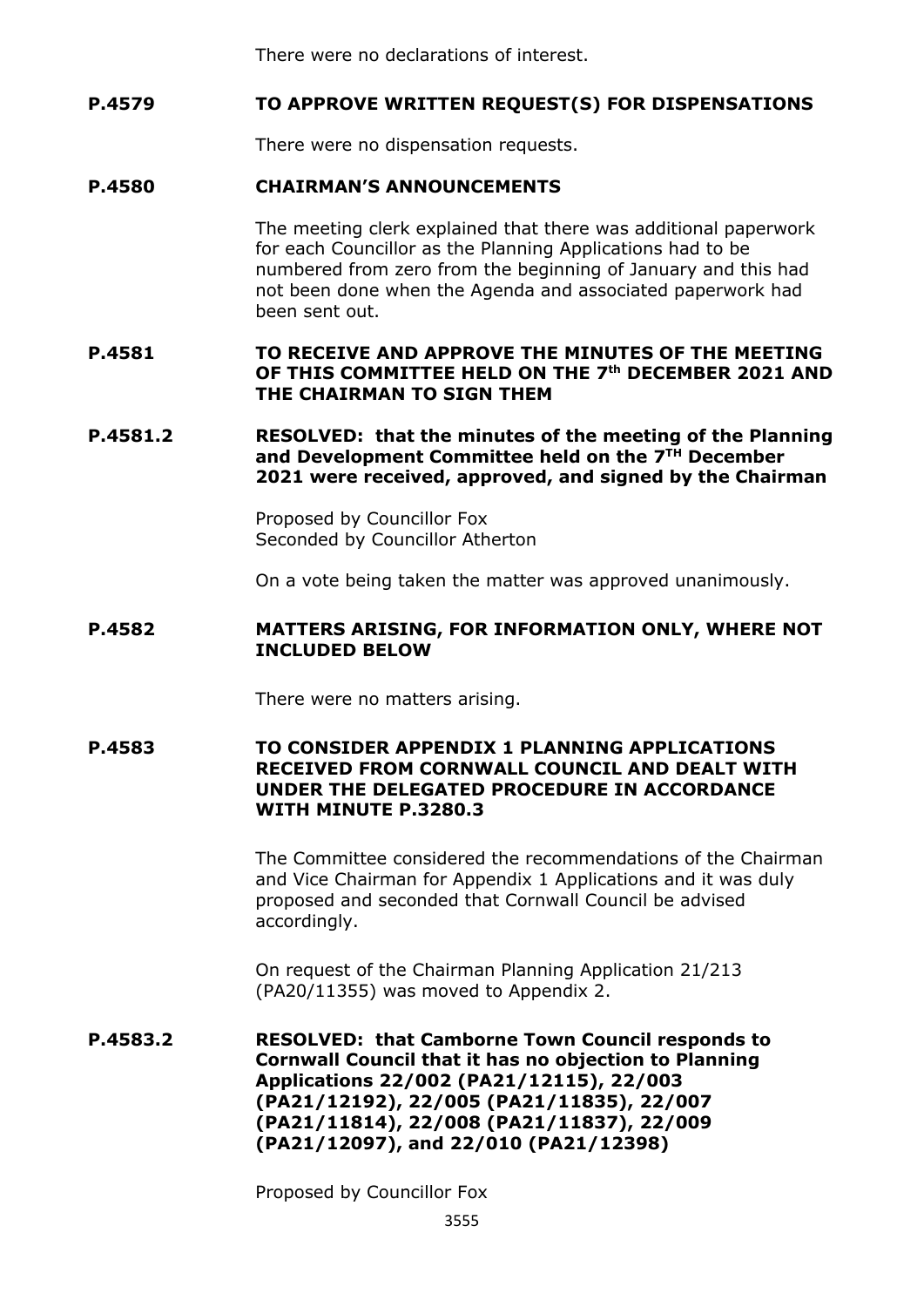Seconded by Councillor Godolphin

On a vote being taken the matter was approved unanimously.

**P.4584 PUBLIC PARTICIPATION (SUBJECT TO STANDING ORDER 3e MEMBERS OF THE PUBLIC ARE PERMITTED TO MAKE REPRESENTATIONS, ANSWER QUESTIONS AND GIVE EVIDENCE IN RESPECT OF ANY ITEM OF BUSINESS INCLUDED IN THE AGENDA, UP TO A MAXIMUM OF FIFTEEN MINUTES)**

> **TO CONSIDER APPENDIX 2 PLANNING APPLICATIONS RECEIVED FROM CORNWALL COUNCIL**

**P.4584.2 RESOLVED: that Camborne Town Council responds to Cornwall Council that it recommends refusal of Planning Application 22/001 (PA21/11688) for reasons of access and egress onto a very narrow lane which is often blocked by parked cars. Whilst it is on the edge of development it is outside of desirable development envelope and the area is predominantly of rural character**

> Proposed by Councillor Godolphin Seconded by Councillor Fox

On a vote being taken the matter was approved unanimously.

**P.4584.3 RESOLVED: that Camborne Town Council responds to Cornwall Council that it recommends refusal of Planning Application 22/006 (PA21/05058) for the following reasons:**

**CTC maintain their previous objections of 9th July 2021 and echo the comments of the World Heritage Site Officer, that this latest design does little to address issues raised previously.**

**The new layout remains intrusive into the countryside, is out of keeping and would detract from heritage assets nearby; 'urbanising' the landscape and causing harm to the world heritage site.**

**We agree with officer observation that a subterranean level is unjustified and it is unclear from the submitted plans how it would be delivered or even if it is still included in the plans. The plans are also unclear as to amenity space allocation and waste storage. The 'design and access statement' apparently makes reference to the previous design proposal which was rejected.**

**Whilst outline planning permission was granted for development in principle as an 'affordable led exception site' we note that there is no affordable housing statement supplied. It is difficult to envisage, given site constraints, how an appropriate level of affordable accommodation can be provided which would offer enough public benefit to outweigh harm to the World Heritage Site.**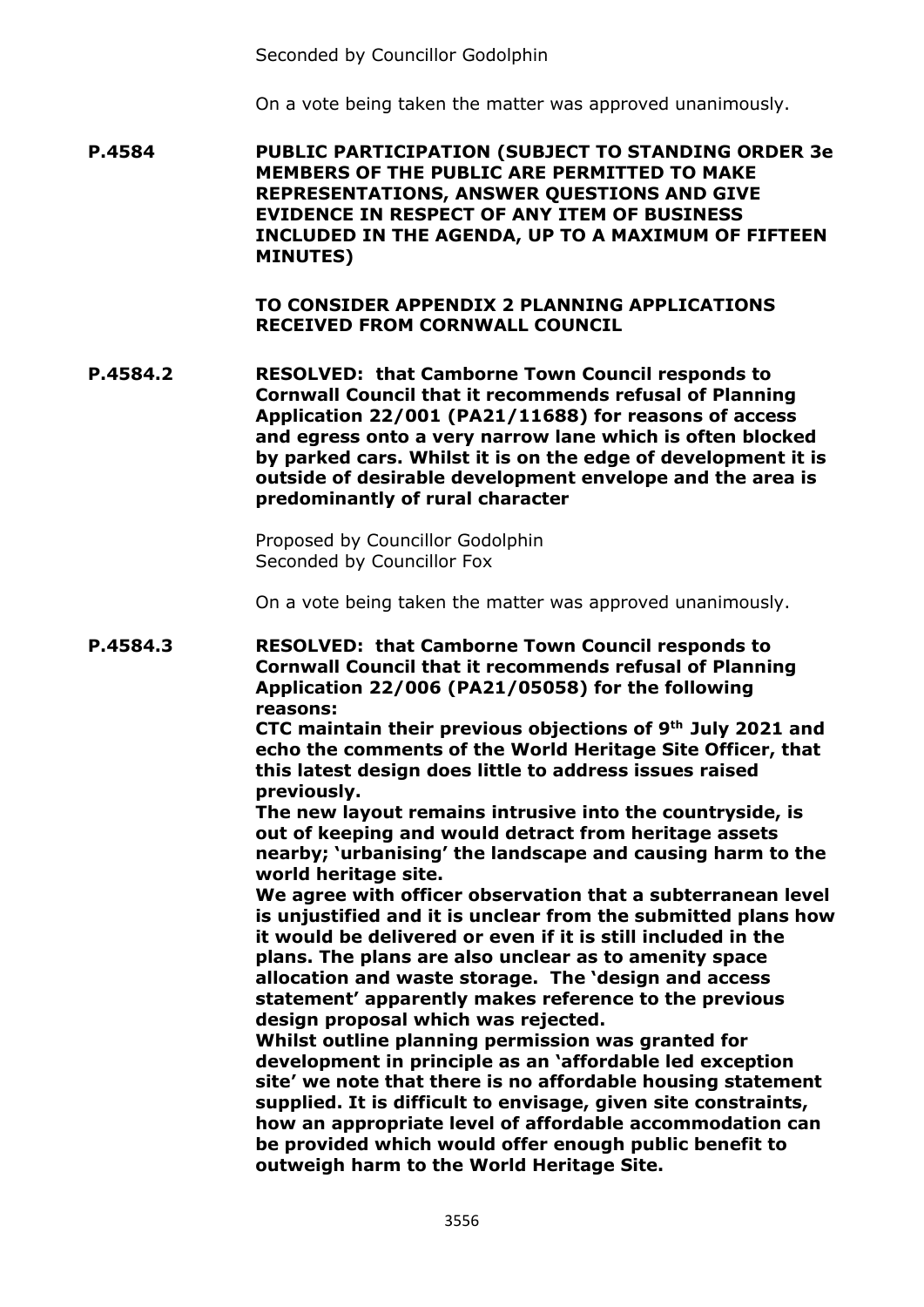**Notwithstanding outline permission, development should not take place if it is not possible to bring forward a sensitive scheme which respects the rural nature of the site, the World Heritage Site and which offers acceptable design and environmental standards for neighbours and residents including protection from contamination, high build quality and energy efficiency.**

**We find this application to particularly conflict with: Policy 2 of the CLP 2016 (1. Respecting and enhancing quality of place) Policy 13 of the CLP 2016 Design Policy 24 of the CLP 2016 Historic environment**

Proposed by Councillor Fox Seconded by Councillor Godolphin

On a vote being taken the matter was approved by a majority.

# **P.4584.4 RESOLVED: that Camborne Town Council responds to Cornwall Council that it has no objection to Planning Application 22/004 (PA20/11355) subject to removal of caravans as highlighted in the plan**

Proposed by Councillor Atherton Seconded by Councillor Godolphin

On a vote being taken the matter was approved by a majority.

#### **P.4585 TO ADDRESS ADDITIONAL PLANNING APPLICATIONS RECEIVED, AFTER AGENDA COMPILED**

| TC Number:   | 22/011                                              |
|--------------|-----------------------------------------------------|
| CC Number:   | PA21/11535                                          |
| Development: | Proposed use of ground floor unit as a<br>takeaway. |
| Location:    | 33 Commercial Street, Camborne, TR14 8JX            |
| Applicant:   | Mr Yasar Oztorun, Pizza King                        |

TC Number: **22/012**  CC Number: PA21/00072

Development: Construction of first Floor Extension and Associated Works. Location: 14 Centenary Row, West Camborne, TR14 8HU Applicant: Mrs R Holden

| TC Number:   | 22/013                                  |
|--------------|-----------------------------------------|
| CC Number:   | PA21/12793                              |
| Development: | Construction of stable block.           |
| Location:    | Land to the rear of The Meadows, Higher |
|              | Condurrow, Camborne, TR14 9AL           |
| Applicant:   | A Miller                                |

**P.4585.2 RESOLVED: that Camborne Town Council responds to Cornwall Council that it has no objection to Planning Application 22/011 (PA21/11535)**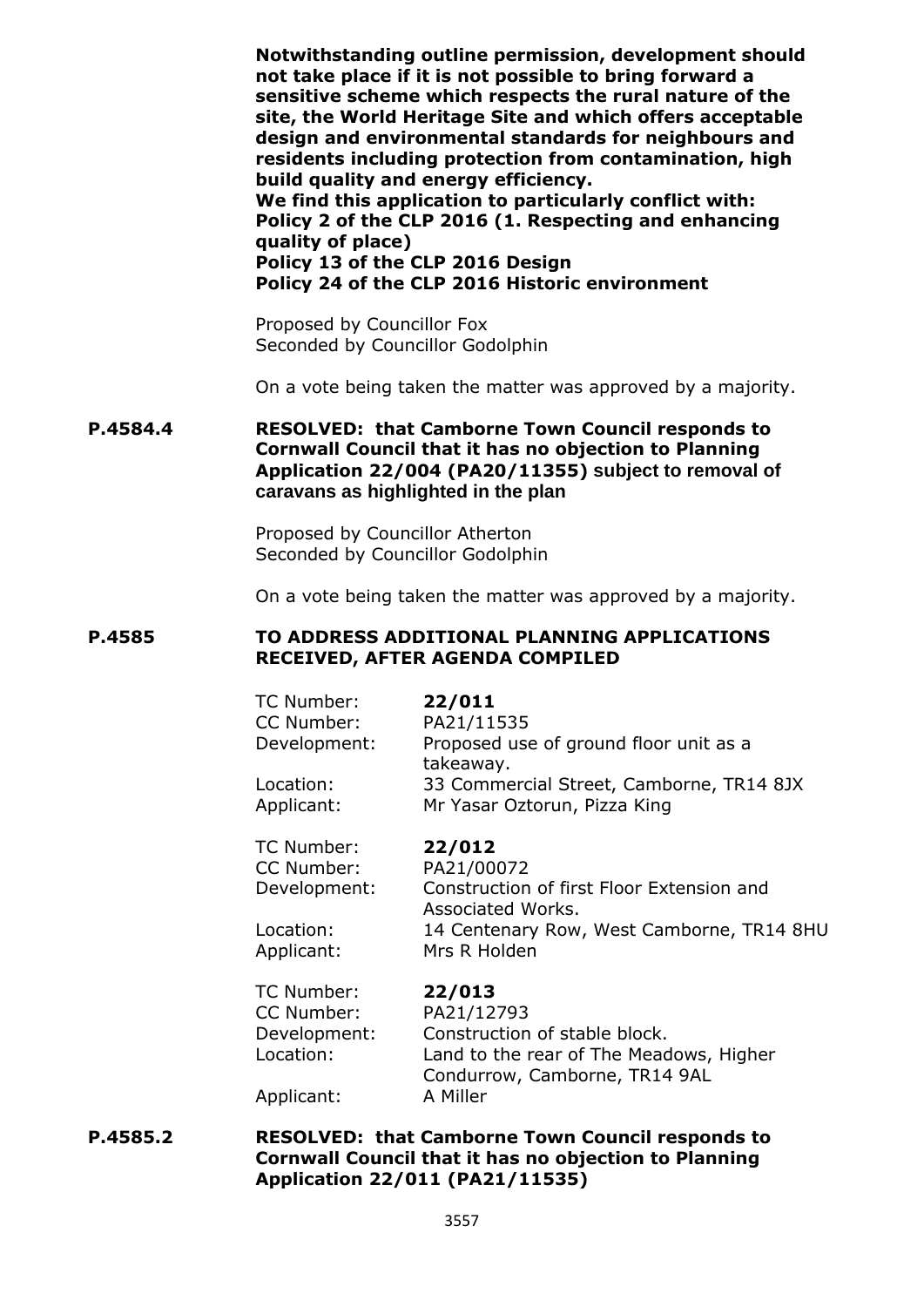Proposed by Councillor Atherton Seconded by Councillor Fox

On a vote being taken the matter was approved by a majority.

**P.4585.3 RESOLVED: that Camborne Town Council responds to Cornwall Council that it recommends refusal of Planning Application 22/011 (PA21/11535) on the basis that to preserve the historical fabric, the frontage should not be obscured by any addition. An extension at the back of the property might be acceptable in the interests of modern living**

> Proposed by Councillor Fox Seconded by Councillor Godolphin

On a vote being taken the matter was approved unanimously.

**P.4585.4 RESOLVED: that Camborne Town Council responds to Cornwall Council that it has no objection to Planning Application 22/013 (PA21/12793) subject to the condition that it is kept as a stable block and there is no change of usage at which point it should be removed**

> Proposed by Councillor Godolphin Seconded by Councillor McDonald

On a vote being taken the matter was approved unanimously.

**P.4586 TO RECEIVE A REPORT ON PLANNING APPLICATIONS REVIEWED BY THE PLANNING COMMITTEE FOLLOWING ADDITIONAL INFORMATION RECEIVED FROM CORNWALL COUNCIL PLANNING OFFICERS IN ACCORDANCE WITH P.4113.2**

> Cornwall Council Planning Department asked that the Town Council re-visit their decision on planning application 21/191 (PA21/10361), JDS Properties and Developments Ltd, Wellington Road, Camborne, TR14 7LH; erection of residential development to provide supported living. The majority of responses received from Councillors for submission to Cornwall Council were 'Agree to Disagree'.

> Cornwall Council Planning Department asked that the Town Council re-visit their decision on planning application 21/119 (PA21/05214), Land at Laity Road, Troon, Camborne; proposed residential development comprising of 26 new dwellings. The majority of responses received from Councillors for submission to Cornwall Council were 'Disagree'. Councillors chose to uphold their objection and request that this application go to committee for determination.

> Cornwall Council Planning Department asked that the Town Council re-visit their decision on planning application 21/120 (PA21/05142), Land adj to The White House, Laity Road, Troon,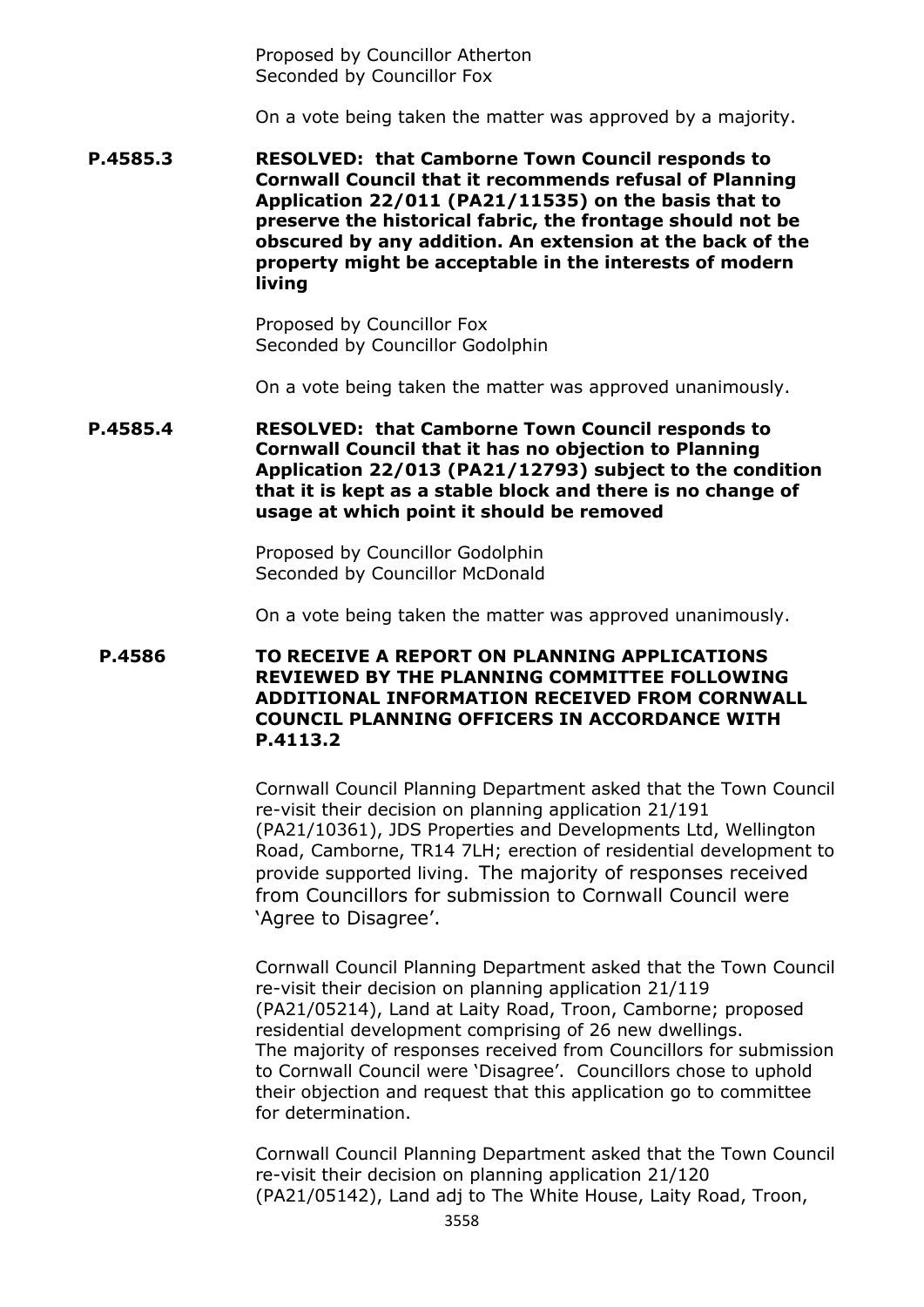Camborne; Outline planning permission for a proposed dwelling with all matters reserved.

The majority of responses received from Councillors for submission to Cornwall Council were 'Agree to Disagree'.

Cornwall Council Planning Department asked that the Town Council re-visit their decision on planning application 21/193

(PA21/10374), 80 Newton Road, Troon, TR14 9DS; to remove the front garden wall, relocate street sign, drop kerbs and create driveway parking.

The majority of responses received from Councillors for submission to Cornwall Council were 'Agree to Disagree'.

**P.4586.2 RESOLVED: that a report on planning applications reviewed by the Planning Committee following additional information received from Cornwall Council Planning Officers in accordance with P.4113.2, was received**

> Proposed by Councillor Fox Seconded by Councillor Godolphin

On a vote being taken the matter was approved unanimously.

**P.4587 TO RECEIVE PLANNING APPLICATIONS FROM CORNWALL COUNCIL FOR WORKS WHICH CORNWALL COUNCIL WILL DECIDE UNDER DELEGATED AUTHORITY AND AGREE ANY COMMENTS IN ACCORDANCE WITH P.3365.2**

| TC Number:   | 21/220                                                                             |
|--------------|------------------------------------------------------------------------------------|
| CC Number:   | PA21/12124                                                                         |
| Development: | Works to trees in a conservation area (CA),<br>works as listed in attached survey. |
| Location:    | Rosewarne, Holman Park, Camborne, TR14<br>8FD.                                     |
| Applicant:   | Mr Tom Chandler Atlantic Arborists                                                 |

**P.4587.2 RESOLVED: that a planning application from Cornwall Council for works which Cornwall Council will decide under delegated authority, was received and no comment was offered**

> Proposed by Councillor Fox Seconded by Councillor Godolphin

On a vote being taken the matter was approved unanimously.

## **P.4588 TO RECEIVE NOTIFICATION OF PLANNING APPLICATIONS TO BE DECIDED BY CORNWALL COUNCIL PLANNING COMMITTEE**

There were no such applications.

There being no further business the Chairman closed the meeting at 19.12 pm.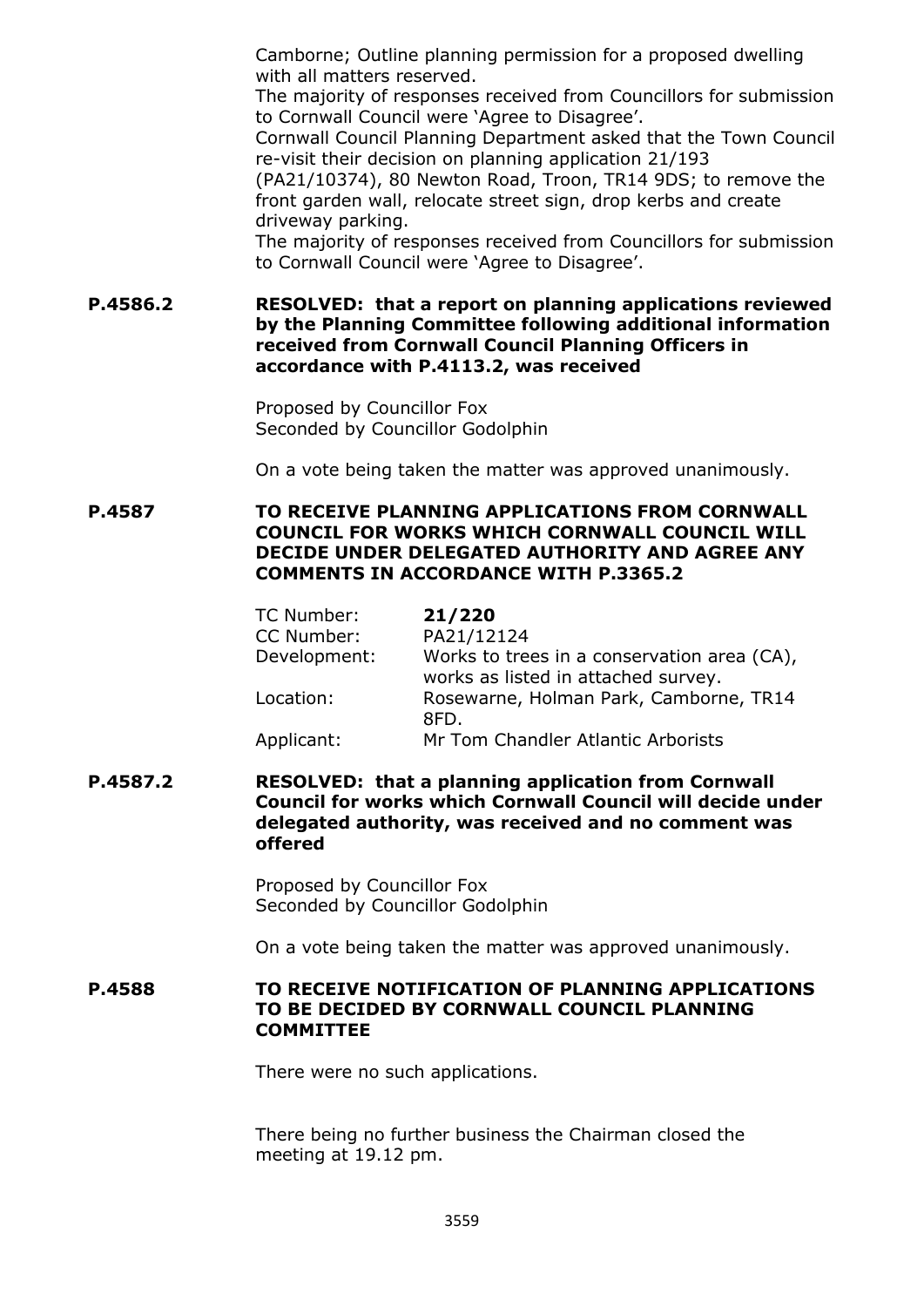# **APPENDIX 1**

TC Number: **22/002**  CC Number: PA21/12115 Development: Proposed Extension and Loft Conversion Location: Abbotsbury, Tregurthen Road, Camborne, TR14 7DZ Comment Submission Date: 12.01.22 Comm Decision: No objection.

TC Number: **22/003**  CC Number: PA21/12192 Development: Rear extension to dwelling. Location: 6 Springfield Park, Barripper, Camborne, TR14 0QZ Comment Submission Date: 12.01.22 Comm Decision: No objection.

TC Number: **22/005** 

CC Number: PA21/11835

Development: Listed building consent for proposed works comprised of a maintenance scheme at Camborne Delivery Office to undertake urgent repairs required to address extensive dry rot to the firstfloor residential accommodation. Reconfigure former Post Office sales counter space to allow Royal Mail to use it for sorting of mail. Widen existing internal door access between 15 and 17 to form a 1.8m opening. Plus replacement of a defective timber frame casement/screen window to 17 Chapel street on a like for like basis.

Location: Royal Mail, 15 Chapel Street, Camborne, TR14 8EQ Comment Submission Date: 12.01.22 Comm Decision: No objection.

TC Number: **22/007**  CC Number: PA21/11814 Development: Change of use of the former Post Office sales counter from A1 to B8. Part retrospective Location: 17 Chapel Street, Camborne, TR14 8EQ Comment Submission Date: 12.01.22 Comm Decision: No objection.

TC Number: **22/008**  CC Number: PA21/11837 Development: Extension to front dwelling. Location: Old School House, Kehelland, Camborne, TR14 0DA Comment Submission Date: 12.01.22 Comm Decision: No objection.

TC Number: **22/009**  CC Number: PA21/12097 Development: Proposed two storey rear extension. Location: 19 Pendarves Street, Beacon, Camborne, TR14 7SQ Comment Submission Date: 12.01.22 Comm Decision: No objection.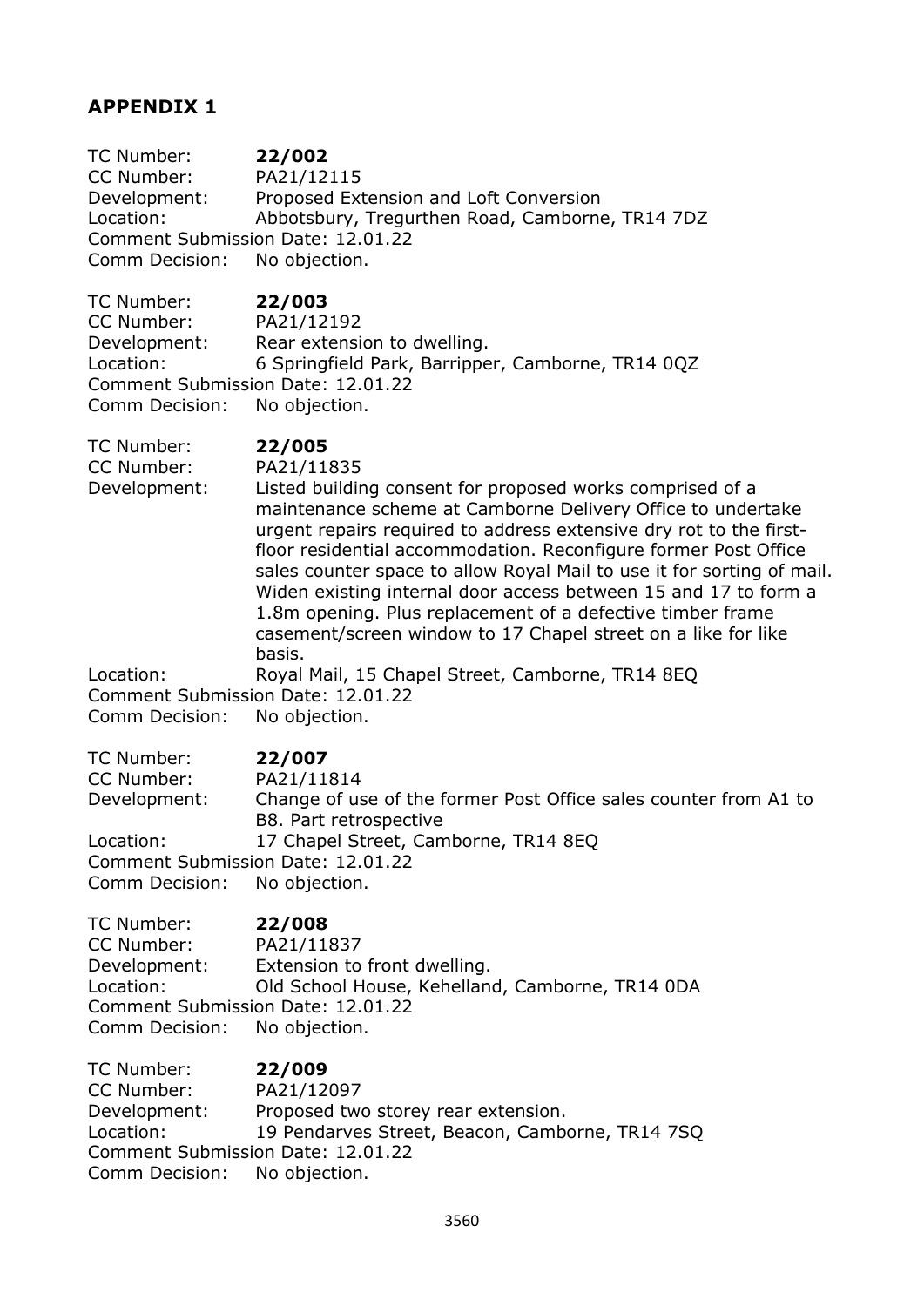| TC Number:                        | 22/010                                                                                                                                        |
|-----------------------------------|-----------------------------------------------------------------------------------------------------------------------------------------------|
| CC Number:                        | PA21/12398                                                                                                                                    |
| Development:                      | Demolition of wooden shed and replace with a single storey<br>bedroom extension and en suite shower room to the east side of<br>the property. |
| Location:                         | 25 Park an Tansys, Pengegon, TR14 7PA                                                                                                         |
| Comment Submission Date: 12.02.22 |                                                                                                                                               |
| Comm Decision: No objection.      |                                                                                                                                               |

## **APPENDIX 2**

| 22/001                                                                                                     |
|------------------------------------------------------------------------------------------------------------|
| PA21/11688                                                                                                 |
| Outline planning permission with all matters reserved for erection<br>of a single detached dwelling house. |
| Simian Cottage, 36 Higher Pengegon, Camborne, TR14 7UG                                                     |
| Councillor C Godolphin                                                                                     |
|                                                                                                            |

Comment Submission Date: 12.01.22

Comm Decision: Recommend refusal for reasons of access and egress onto a very narrow lane which is often blocked by parked cars. Whilst it is on the edge of development it is outside of desirable development envelope and the area is predominantly of rural character.

TC Number: **22/006**  CC Number: PA21/05058 Development: Reserved matters application for the erection of up to 9 dwellings following outline approval PA17/08778. Location: Land NE of Polgine Lane, Troon, Camborne Sent To: Councillor Z Fox Comment Submission Date: 12.01.22 Comm Decision: Recommend refusal for the following reasons: CTC maintain their previous objections of  $9<sup>th</sup>$  July 2021 and echo the comments of the World Heritage Site Officer, that this latest design does little to address issues raised previously. The new layout remains intrusive into the countryside, is out of keeping and would detract from heritage assets nearby; 'urbanising' the landscape and causing harm to the world heritage site. We agree with officer observation that a subterranean level is unjustified and it is unclear from the submitted plans how it would be delivered or even if it is still included in the plans. The plans are also unclear as to amenity space allocation and waste storage. The 'design and access statement' apparently makes reference to the previous design proposal which was rejected. Whilst outline planning permission was granted for development in principle as an 'affordable led exception site' we note that there is no affordable housing statement supplied. It is difficult to envisage, given site constraints, how an appropriate level of affordable accommodation can be provided which would offer enough public benefit to outweigh harm to the World Heritage Site. Notwithstanding outline permission, development should not take place if it is not possible to bring forward a sensitive scheme which respects the rural nature of the site, the World Heritage Site and which offers acceptable design and environmental standards for neighbours and residents including protection from contamination, high build quality and energy efficiency. We find this application to particularly conflict with: